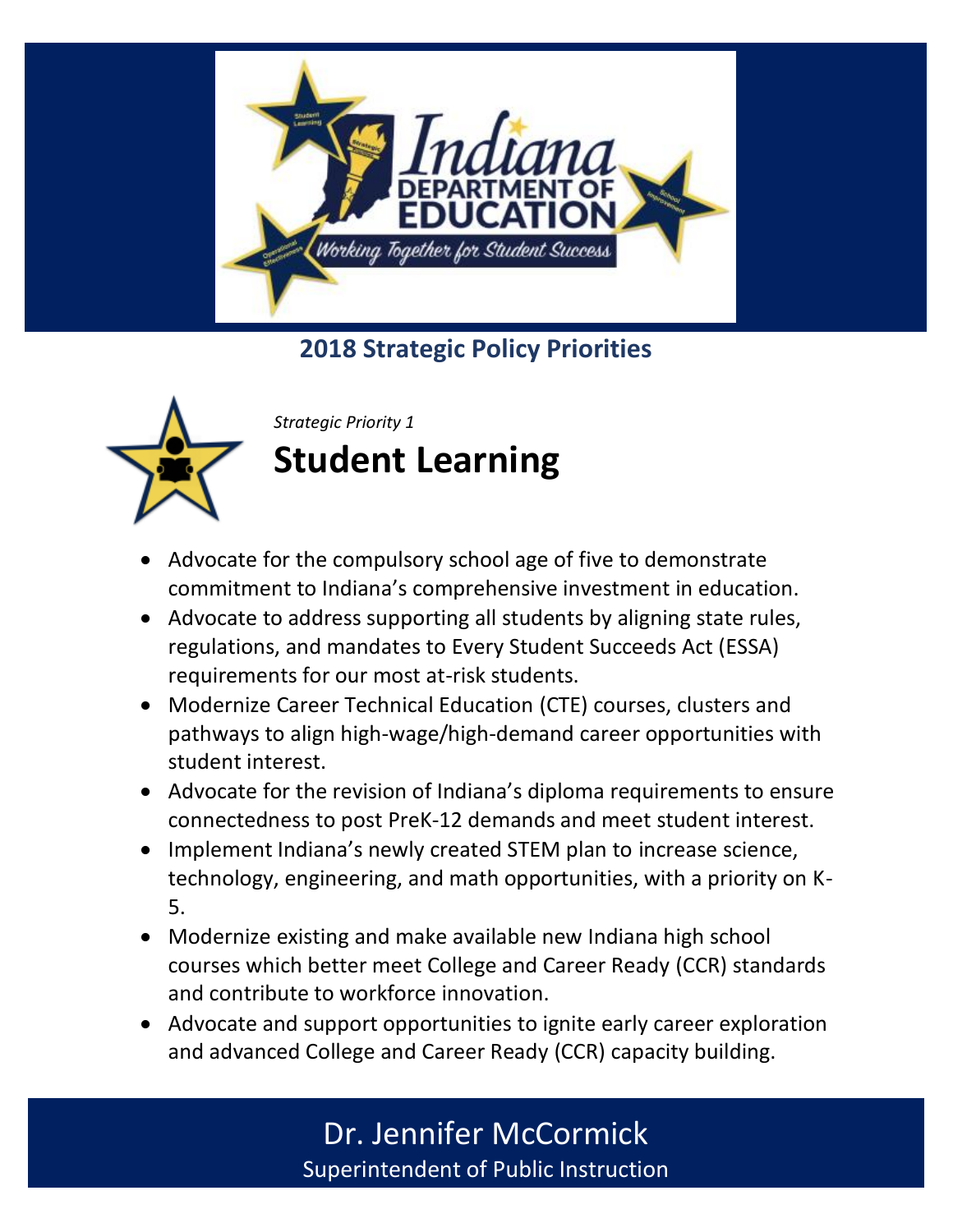

**2018 Strategic Policy Priorities** 



*Strategic Priority 2*

## **School Improvement**

- Advocate for a solution to Indiana's federal graduation rate calculation.
- Advocate for an accountability system that is rigorous, equitable, manageable, and understandable.
- Execute Indiana's new intervention system for at-risk comprehensive and targeted schools.
- Secure opportunities for flexibility in teacher licensing across all disciplines.
- Create Indiana Educator/Stakeholder Cadres in the areas of Reading, Career Technical Education (CTE), STEM + Computer Science, and College Credit Course practices.
- Expand the framework and professional development for assisting literacy to support educators as they embark upon ILEARN and Indiana Graduation Pathways.
- Create opportunities for teacher leadership development.

Dr. Jennifer McCormick Superintendent of Public Instruction